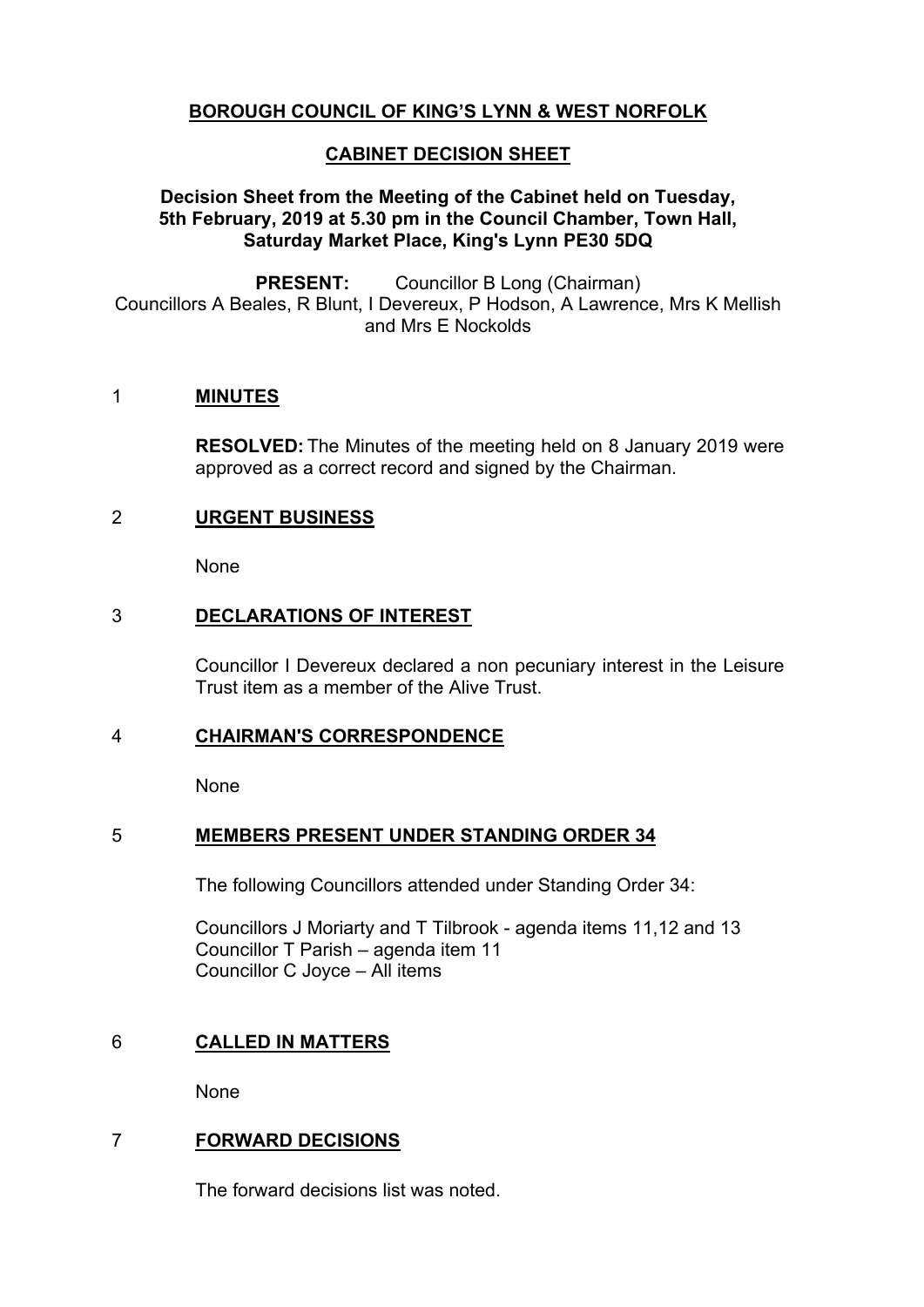The Chairman confirmed to Councillor Joyce that his Notice of Motion was not featuring on this agenda or the Forward decision list at this stage as the agenda had been printed prior to the Council agreeing to refer it to Cabinet.

### 8 **MATTERS REFERRED TO CABINET FROM OTHER BODIES**

The Local Plan Task Group made the following recommendation to the Local Plan Review Draft consultation document:

The Regeneration and Development Panel had supported the Custom Build Task Group report and Action Plan.

The Local Plan Task Group had made a recommendation to change the wording to 4.1.16 the specific wording of which had been sent to all members of the Task Group for confirmation. All those present had agreed the wording with the exception of Councillor Parish.

# 9 **CUSTOM AND SELF BUILD ACTION PLAN**

**RESOLVED**: That the Custom and Self Build Action Plan be approved.

### **Reason for Decision**

The recommendation will ensure that the Council fulfils its statutory obligations surrounding Custom and Self Build and provides a clear steer on the Councils position surrounding the delivery of Custom and Self Build housing in the Borough.

# 10 **LOCAL PLAN REVIEW DRAFT FOR CONSULTATION**

**RESOLVED:** 1) That the draft Local Plan Review be endorsed for consultation subject to the addition of the wording to section 4.1.16 submitted by the Task Group.

2) That the final consultation version of the document and methods of public consultation be agreed by the Executive Director Planning and Environment in consultation with the Portfolio Holder for Planning and Development.

3) That the consultation period runs for not less than 6 weeks, but not to commence until such a time as the interactive mapping tool is available for public use.

# **Reason for Decision**

To consult on a draft Local Plan Review, and ensure an efficient process is used to gauge public opinion.

# 11 **THE FINANCIAL PLAN 2018/2023**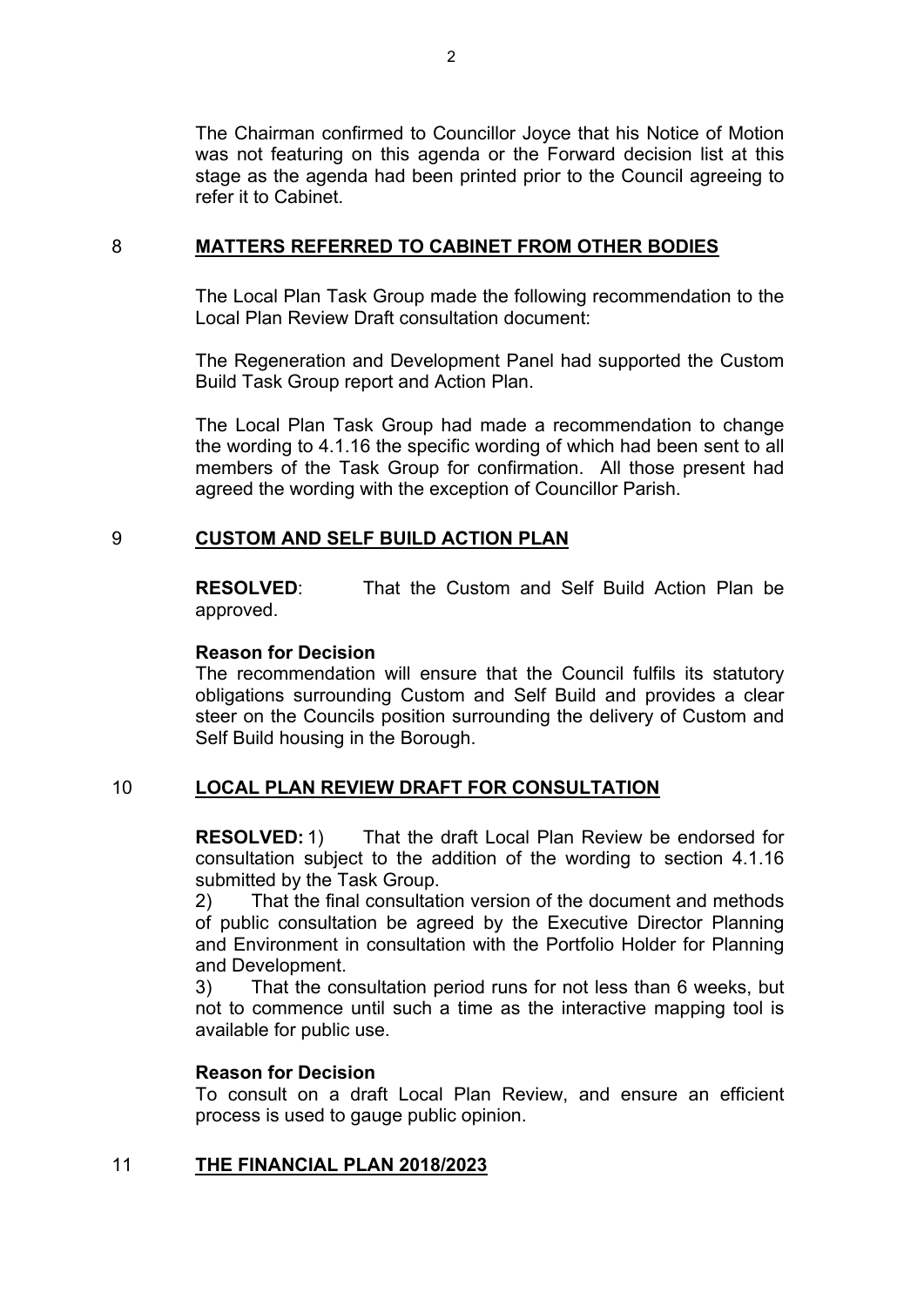#### **RECOMMENDED:**

Recommendation 1

That Council approve the revision to the budget for 2018/2019 as set out in the report.

#### Recommendation 2

That Council reaffirm the Policy on Earmarked Reserves and General Fund Working Balance and the maximum balances set for the reserves as noted in the report.

#### Recommendation 3

That Council :

- 1) Approves the budget of £19,033,410 for 2019/2020 and notes the projections for 2020/2021, 2021/2022 and 2022/2023.
- 2) Approves the level of Special Expenses for the Town/Parish Councils as detailed in the report.
- 3) Approves the Fees and Charges 2019/2020 detailed in Appendix 5.
- 4) Approves a Band D council tax of £125.87 for 2019/2020

#### Recommendation 4

That Council approves a minimum requirement of the General Fund balance for 2019/2020 of £951,671.

#### **Reason for Decision**

The Council is obliged to set a Budget Requirement and level of council tax before the beginning of a financial year commencing on 1 April.

#### 12 **CAPITAL PROGRAMME AND RESOURCES 2018-23**

**RECOMMENDED:** 1) That the amendments to capital schemes and resources for the 2018-2023 capital programme as detailed in the report be approved.

2) That new capital bids be funded from available capital resources and included in the capital programme 2019-2023 as detailed in the report.

#### **Reason for Decision**

To report amendments, re-phasing and resources to the 2018-2023 Capital Programme